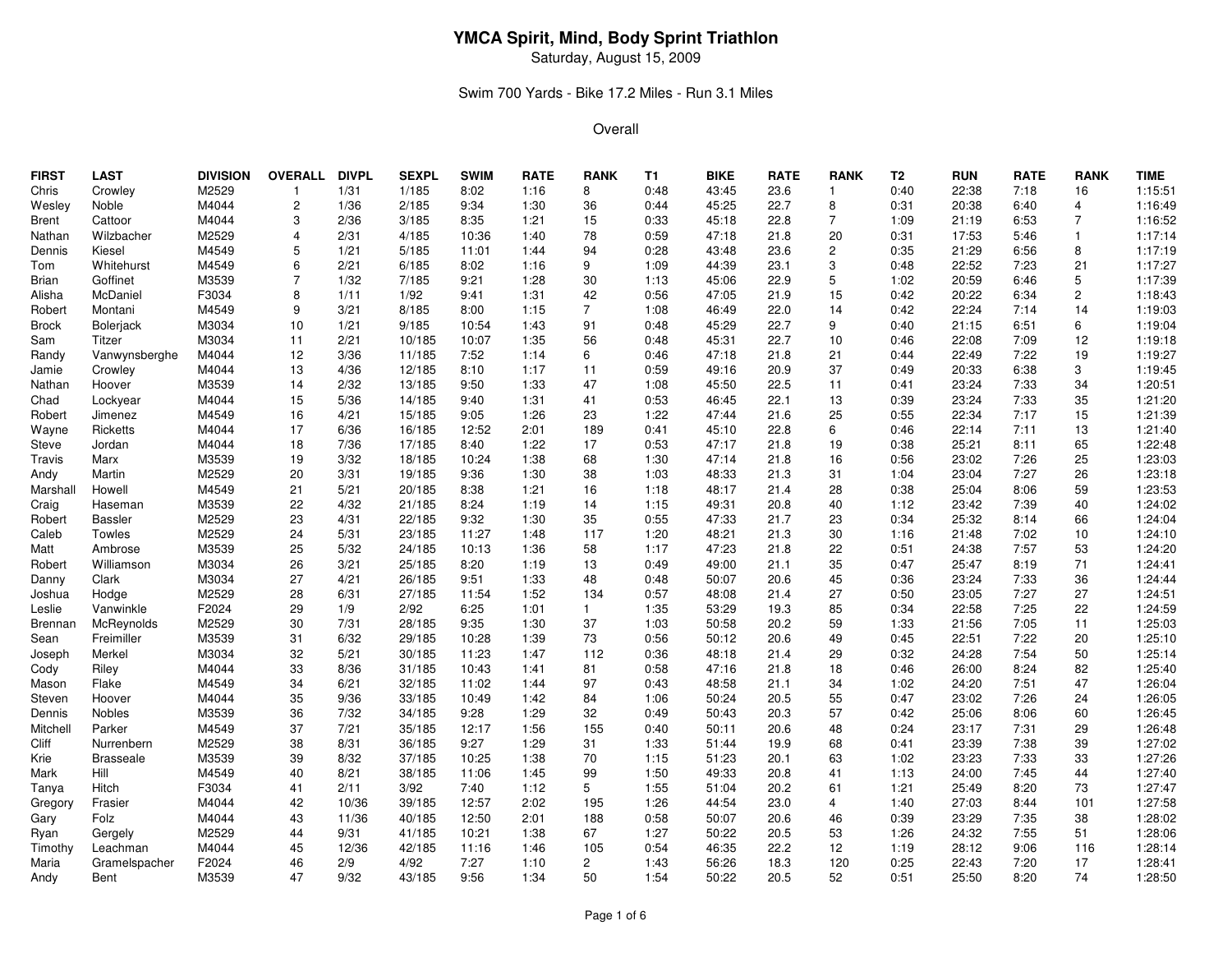Saturday, August 15, 2009

### Swim 700 Yards - Bike 17.2 Miles - Run 3.1 Miles

| Mount     | Davis Jr           | M3539 | 48 | 10/32 | 44/185 | 8:50  | 1:23 | 18  | 1:14 | 49:12 | 21.0 | 36  | 0:54 | 28:44 | 9:16  | 123 | 1:28:52 |
|-----------|--------------------|-------|----|-------|--------|-------|------|-----|------|-------|------|-----|------|-------|-------|-----|---------|
| Micheal   | Kearns             | M6064 | 49 | 1/7   | 45/185 | 9:58  | 1:34 | 54  | 1:05 | 50:57 | 20.3 | 58  | 0:19 | 26:36 | 8:35  | 89  | 1:28:53 |
| Mount     | Davis              | M65UP | 50 | 1/1   | 46/185 | 11:47 | 1:51 | 130 | 1:23 | 47:41 | 21.6 | 24  | 1:11 | 26:55 | 8:41  | 98  | 1:28:55 |
| Rita      | Uebelhor           | F4549 | 51 | 1/10  | 5/92   | 11:35 | 1:49 | 124 | 1:09 | 52:37 | 19.6 | 76  | 0:55 | 22:47 | 7:21  | 18  | 1:29:01 |
| Wesley    | Laake              | M3034 | 52 | 6/21  | 47/185 | 13:24 | 2:06 | 209 | 1:06 | 47:14 | 21.8 | 17  | 1:09 | 26:16 | 8:29  | 84  | 1:29:07 |
| Keith     | Spaulding          | M4044 | 53 | 13/36 | 48/185 | 10:51 | 1:42 | 88  | 1:28 | 50:18 | 20.5 | 50  | 0:53 | 25:41 | 8:18  | 70  | 1:29:09 |
| Jeff      | Hinson             | M3539 | 54 | 11/32 | 49/185 | 11:09 | 1:45 | 103 | 1:47 | 49:38 | 20.8 | 42  | 1:21 | 25:56 | 8:22  | 80  | 1:29:50 |
| Ray       | Lutgring           | M4044 | 55 | 14/36 | 50/185 | 12:11 | 1:55 | 149 | 1:12 | 48:46 | 21.2 | 33  | 0:53 | 26:51 | 8:40  | 95  | 1:29:51 |
| Jimmy     | Funkhouser         | M2529 | 56 | 10/31 | 51/185 | 9:57  | 1:34 | 51  | 1:15 | 53:02 | 19.5 | 81  | 1:13 | 24:36 | 7:56  | 52  | 1:30:01 |
| Philip    | Burris             | M5054 | 57 | 1/11  | 52/185 | 10:15 | 1:36 | 59  | 1:52 | 53:32 | 19.3 | 86  | 0:36 | 23:51 | 7:42  | 42  | 1:30:03 |
| Brian     | Tinius             | M3034 | 58 | 7/21  | 53/185 | 10:50 | 1:42 | 85  | 1:04 | 50:39 | 20.4 | 56  | 0:47 | 26:48 | 8:39  | 93  | 1:30:06 |
| Brannon   | Pendergraft        | M2024 | 59 | 1/9   | 54/185 | 10:18 | 1:37 | 62  | 1:40 | 53:54 | 19.1 | 93  | 0:56 | 23:28 | 7:34  | 37  | 1:30:15 |
| Christine | Alvey              | F3034 | 60 | 3/11  | 6/92   | 9:31  | 1:30 | 34  | 1:43 | 53:57 | 19.1 | 94  | 0:23 | 24:51 | 8:01  | 57  | 1:30:24 |
| Nic       | Rakestraw          | M2024 | 61 | 2/9   | 55/185 | 12:05 | 1:54 | 141 | 1:21 | 49:49 | 20.7 | 43  | 0:27 | 26:51 | 8:40  | 96  | 1:30:31 |
| Travis    | Holtrey            | M4044 | 62 | 15/36 | 56/185 | 11:02 | 1:44 | 96  | 1:19 | 48:07 | 21.4 | 26  | 1:13 | 28:56 | 9:20  | 132 | 1:30:35 |
| Shannon   | <b>Brasseale</b>   | F3034 | 63 | 4/11  | 7/92   | 11:19 | 1:47 | 109 | 1:15 | 53:43 | 19.2 | 88  | 1:06 | 23:18 | 7:31  | 30  | 1:30:40 |
| Karl      | Hinson             | M3539 | 64 | 12/32 | 57/185 | 12:36 | 1:58 | 177 | 1:30 | 50:18 | 20.5 | 51  | 1:03 | 25:20 | 8:11  | 64  | 1:30:45 |
| Stefan    | Poikonen           | M1519 | 65 | 1/3   | 58/185 | 10:54 | 1:43 | 90  | 1:07 | 53:37 | 19.2 | 87  | 0:49 | 24:24 | 7:53  | 49  | 1:30:49 |
| Jonathan  | Weaver             | M3539 | 66 | 13/32 | 59/185 | 8:19  | 1:18 | 12  | 1:14 | 55:09 | 18.7 | 107 | 0:35 | 25:40 | 8:17  | 68  | 1:30:55 |
| Thomas    | Dowd               | M5054 | 67 | 2/11  | 60/185 | 11:34 | 1:49 | 122 | 2:05 | 52:28 | 19.7 | 75  | 1:38 | 23:13 | 7:30  | 28  | 1:30:57 |
| Bob       | Scheller           | M5054 | 68 | 3/11  | 61/185 | 10:12 | 1:36 | 57  | 1:23 | 52:59 | 19.5 | 79  | 0:28 | 26:20 | 8:30  | 86  | 1:31:19 |
| Andrew    | Tharp              | M4549 | 69 | 9/21  | 62/185 | 7:36  | 1:12 | 4   | 1:18 | 50:08 | 20.6 | 47  | 1:28 | 30:54 | 9:58  | 160 | 1:31:22 |
| Scot      | Pemberton          | M3539 | 70 | 14/32 | 63/185 | 12:39 | 1:59 | 180 | 1:22 | 50:23 | 20.5 | 54  | 1:26 | 25:58 | 8:23  | 81  | 1:31:45 |
| Bill      | Wargel             | M2529 | 71 | 11/31 | 64/185 | 12:23 | 1:56 | 162 | 1:05 | 48:43 | 21.2 | 32  | 1:37 | 28:07 | 9:05  | 115 | 1:31:54 |
| Jeff      | Tilly              | M3539 | 72 | 15/32 | 65/185 | 12:19 | 1:56 | 158 | 0:56 | 49:52 | 20.7 | 44  | 1:23 | 27:28 | 8:52  | 110 | 1:31:56 |
| Ryan      | Patterson          | M3034 | 73 | 8/21  | 66/185 | 12:58 | 2:02 | 196 | 1:30 | 52:59 | 19.5 | 80  | 1:15 | 23:20 | 7:32  | 32  | 1:32:00 |
| Kenneth   | Boone              | M2529 | 74 | 12/31 | 67/185 | 12:10 | 1:54 | 147 | 1:51 | 51:13 | 20.1 | 62  | 0:52 | 26:17 | 8:29  | 85  | 1:32:20 |
| Stephen   | Sheets             | M6064 | 75 | 2/7   | 68/185 | 9:20  | 1:28 | 28  | 2:40 | 54:11 | 19.0 | 96  | 1:51 | 24:22 | 7:52  | 48  | 1:32:22 |
| Michael   | Kemp               | M3539 | 76 | 16/32 | 69/185 | 12:15 | 1:55 | 153 | 1:27 | 49:23 | 20.9 | 38  | 0:41 | 29:01 | 9:22  | 133 | 1:32:44 |
| Greg      | Olsen              | M1519 | 77 | 2/3   | 70/185 | 11:10 | 1:45 | 104 | 1:25 | 49:25 | 20.9 | 39  | 1:35 | 29:14 | 9:26  | 137 | 1:32:46 |
| Megan A.  | Tolen              | F2024 | 78 | 3/9   | 8/92   | 10:28 | 1:38 | 72  | 2:11 | 54:40 | 18.9 | 101 | 1:23 | 24:10 | 7:48  | 45  | 1:32:49 |
| Michele   | Applegate          | F2529 | 79 | 1/14  | 9/92   | 10:19 | 1:37 | 64  | 1:29 | 56:58 | 18.1 | 132 | 1:22 | 22:58 | 7:25  | 23  | 1:33:05 |
| John      | Lee                | M4044 | 80 | 16/36 | 71/185 | 10:20 | 1:37 | 66  | 1:46 | 55:29 | 18.6 | 109 | 0:44 | 24:52 | 8:02  | 58  | 1:33:09 |
| Ryan      | Schoon             | M3539 | 81 | 17/32 | 72/185 | 8:05  | 1:16 | 10  | 1:54 | 57:04 | 18.1 | 133 | 0:58 | 25:15 | 8:09  | 62  | 1:33:14 |
| Gary      | Ayer               | M4044 | 82 | 17/36 | 73/185 | 9:09  | 1:26 | 25  | 1:44 | 57:43 | 17.9 | 140 | 1:06 | 23:56 | 7:44  | 43  | 1:33:37 |
| Jeffrey   | Williams           | M4549 | 83 | 10/21 | 74/185 | 10:15 | 1:37 | 60  | 1:53 | 54:33 | 18.9 | 98  | 1:13 | 26:40 | 8:36  | 90  | 1:34:32 |
| David     | Goebel             | M3539 | 84 | 18/32 | 75/185 | 10:18 | 1:37 | 63  | 1:00 | 53:47 | 19.2 | 92  | 0:52 | 28:46 | 9:17  | 124 | 1:34:41 |
| Jordan    | Loucks             | M1519 | 85 | 3/3   | 76/185 | 9:19  | 1:28 | 27  | 1:12 | 52:02 | 19.8 | 70  | 0:48 | 31:23 | 10:08 | 170 | 1:34:42 |
|           |                    | M4549 | 86 | 11/21 | 77/185 | 12:05 | 1:54 | 142 | 2:26 | 53:09 | 19.4 | 83  | 2:04 | 25:17 | 8:10  |     | 1:34:59 |
| Steven    | Titzer<br>Diekmann | F2529 | 87 | 2/14  | 10/92  | 9:57  | 1:34 | 53  | 2:45 | 57:37 | 17.9 | 139 | 0:54 |       | 7:42  | 63  | 1:35:02 |
| Amy       |                    |       |    |       | 11/92  | 11:29 |      |     |      | 55:43 | 18.5 |     |      | 23:50 | 7:58  | 41  | 1:35:03 |
| Lois      | Curtis             | F3539 | 88 | 1/26  |        | 11:27 | 1:48 | 119 | 2:06 | 54:58 |      | 113 | 1:06 | 24:41 | 7:59  | 55  |         |
| David     | Herron             | M2529 | 89 | 13/31 | 78/185 |       | 1:48 | 116 | 2:31 |       | 18.8 | 104 | 1:32 | 24:43 |       | 56  | 1:35:09 |
| Andrew    | Purdie             | M3034 | 90 | 9/21  | 79/185 | 11:08 | 1:45 | 101 | 2:44 | 53:43 | 19.2 | 89  | 2:07 | 25:40 | 8:17  | 69  | 1:35:20 |
| Tara      | Crowley            | F3539 | 91 | 2/26  | 12/92  | 10:28 | 1:39 | 74  | 1:41 | 57:23 | 18.0 | 136 | 1:39 | 24:14 | 7:49  | 46  | 1:35:22 |
| Cory      | Waldroup           | M3034 | 92 | 10/21 | 80/185 | 12:34 | 1:58 | 175 | 0:51 | 52:27 | 19.7 | 74  | 0:45 | 28:51 | 9:19  | 127 | 1:35:26 |
| Brandon   | Hayes              | M3539 | 93 | 19/32 | 81/185 | 11:00 | 1:44 | 93  | 1:27 | 52:58 | 19.5 | 78  | 1:17 | 28:56 | 9:20  | 131 | 1:35:36 |
| Krystle   | <b>Bassler</b>     | F2529 | 94 | 3/14  | 13/92  | 10:41 | 1:41 | 80  | 0:57 | 56:04 | 18.4 | 116 | 1:33 | 26:26 | 8:32  | 87  | 1:35:40 |
| Melanie   | Krueger            | F4044 | 95 | 1/9   | 14/92  | 11:41 | 1:50 | 126 | 1:36 | 58:31 | 17.6 | 145 | 0:33 | 23:20 | 7:32  | 31  | 1:35:40 |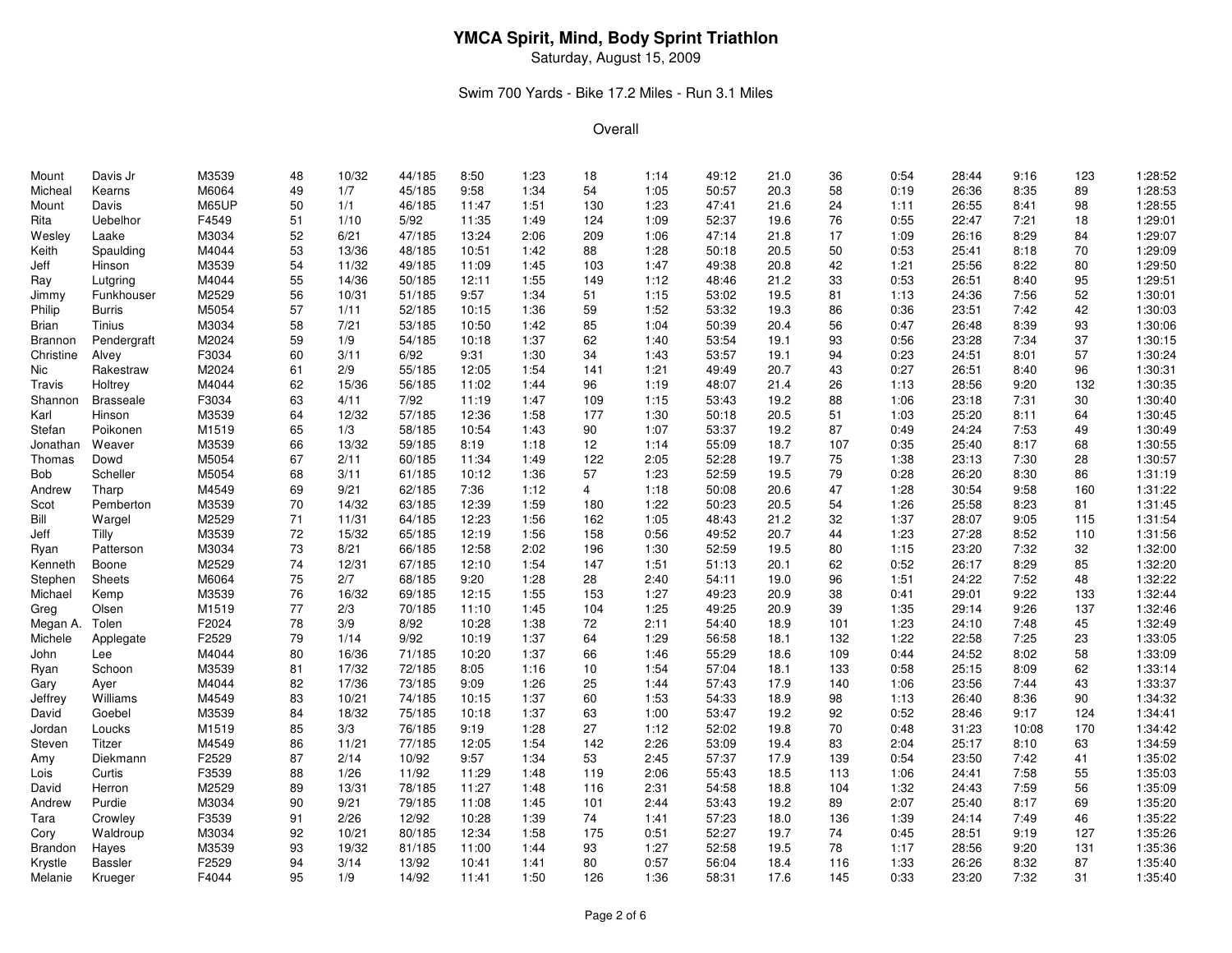Saturday, August 15, 2009

### Swim 700 Yards - Bike 17.2 Miles - Run 3.1 Miles

| Chuck     | Wingert          | M5559 | 96  | 1/12  | 82/185  | 13:18 | 2:05 | 206 | 1:51 | 52:09   | 19.8 | 71  | 1:28 | 27:02 | 8:44  | 100 | 1:35:46 |
|-----------|------------------|-------|-----|-------|---------|-------|------|-----|------|---------|------|-----|------|-------|-------|-----|---------|
| Matthew   | Wandtke          | M4044 | 97  | 18/36 | 83/185  | 11:03 | 1:44 | 98  | 1:57 | 52:00   | 19.8 | 69  | 2:00 | 29:23 | 9:29  | 140 | 1:36:22 |
| Martha    | Klueh            | F5054 | 98  | 1/5   | 15/92   | 9:30  | 1:29 | 33  | 1:27 | 59:03   | 17.5 | 157 | 0:51 | 25:52 | 8:21  | 77  | 1:36:41 |
| Angie     | <b>Sims</b>      | F3539 | 99  | 3/26  | 16/92   | 12:16 | 1:55 | 154 | 1:26 | 51:27   | 20.1 | 66  | 1:55 | 29:49 | 9:37  | 146 | 1:36:51 |
| Adrienne  | Golubski         | F2529 | 100 | 4/14  | 17/92   | 10:36 | 1:40 | 77  | 2:01 | 56:34   | 18.2 | 122 | 1:55 | 25:50 | 8:20  | 75  | 1:36:54 |
| Brian     | Paris            | M3539 | 101 | 20/32 | 84/185  | 12:57 | 2:02 | 194 | 1:14 | 53:45   | 19.2 | 91  | 1:17 | 27:48 | 8:59  | 114 | 1:36:59 |
| David     | Keller           | M4549 | 102 | 12/21 | 85/185  | 12:50 | 2:01 | 187 | 1:12 | 54:13   | 19.0 | 97  | 1:13 | 27:46 | 8:58  | 113 | 1:37:12 |
| Jon       | Voyles           | M4044 | 103 | 19/36 | 86/185  | 12:48 | 2:00 | 184 | 2:25 | 55:01   | 18.8 | 105 | 1:17 | 25:48 | 8:20  | 72  | 1:37:17 |
| Adam      | Matheny          | M2024 | 104 | 3/9   | 87/185  | 13:32 | 2:07 | 214 | 2:15 | 51:04   | 20.2 | 60  | 1:35 | 29:02 | 9:22  | 134 | 1:37:26 |
| Zach      | Scott            | M2529 | 105 | 14/31 | 88/185  | 12:22 | 1:56 | 161 | 2:27 | 1:00:38 | 17.0 | 180 | 0:26 | 21:42 | 7:00  | 9   | 1:37:33 |
| Mikeal    | Lashbrook        | M4549 | 106 | 13/21 | 89/185  | 11:28 | 1:48 | 118 | 1:23 | 56:25   | 18.3 | 119 | 1:06 | 27:17 | 8:48  | 108 | 1:37:38 |
| Pierce    | Arnold           | M2024 | 107 | 4/9   | 90/185  | 9:39  | 1:31 | 39  | 2:28 | 59:17   | 17.4 | 160 | 0:36 | 26:10 | 8:27  | 83  | 1:38:08 |
| Reid      | Wilson           | M3539 | 108 | 21/32 | 91/185  | 9:55  | 1:33 | 49  | 2:02 | 54:08   | 19.1 | 95  | 1:12 | 30:59 | 10:00 | 163 | 1:38:14 |
| Gregory   | Hammer           | M5559 | 109 | 2/12  | 92/185  | 17:15 | 2:42 | 272 | 1:11 | 51:31   | 20.0 | 67  | 1:17 | 27:02 | 8:44  | 99  | 1:38:15 |
| Todd      | <b>Butler</b>    | M4044 | 110 | 20/36 | 93/185  | 12:31 | 1:58 | 173 | 2:21 | 54:49   | 18.8 | 103 | 1:45 | 26:54 | 8:41  | 97  | 1:38:19 |
| Tom       | Danehy           | M5559 | 111 | 3/12  | 94/185  | 9:07  | 1:26 | 24  | 2:00 | 58:53   | 17.5 | 151 | 1:29 | 27:25 | 8:51  | 109 | 1:38:52 |
| Cynthia   | Carmack          | F3034 | 112 | 5/11  | 18/92   | 9:21  | 1:28 | 29  | 2:05 | 59:35   | 17.3 | 165 | 1:20 | 26:45 | 8:38  | 92  | 1:39:04 |
| Chris     | Leslie           | M2529 | 113 | 15/31 | 95/185  | 13:22 | 2:06 | 207 | 1:07 | 51:24   | 20.1 | 64  | 0:51 | 32:26 | 10:28 | 184 | 1:39:08 |
| Don       | Mathews          | M4044 | 114 | 21/36 | 96/185  | 9:10  | 1:26 | 26  | 2:17 | 55:44   | 18.5 | 114 | 1:54 | 30:16 | 9:46  | 151 | 1:39:20 |
| Claude    | Bacon            | M3539 | 115 | 22/32 | 97/185  | 13:28 | 2:07 | 211 | 1:35 | 55:03   | 18.7 | 106 | 1:15 | 28:17 | 9:08  | 117 | 1:39:35 |
| Cesar     | Lau              | M3034 | 116 | 11/21 | 98/185  | 12:04 | 1:53 | 140 | 0:42 | 52:23   | 19.7 | 73  | 1:23 | 33:07 | 10:41 | 189 | 1:39:36 |
| Steve     | <b>Bartlett</b>  | M5054 | 117 | 4/11  | 99/185  | 15:15 | 2:23 | 251 | 1:33 | 51:26   | 20.1 | 65  | 0:35 | 30:51 | 9:58  | 159 | 1:39:37 |
| Chad      | Giesler          | M3539 | 118 | 23/32 | 100/185 | 10:45 | 1:41 | 83  | 2:05 | 57:22   | 18.0 | 135 | 1:01 | 28:26 | 9:11  | 119 | 1:39:38 |
| Thomas    | Rogers           | M3034 | 119 | 12/21 | 101/185 | 11:34 | 1:49 | 121 | 1:47 | 58:57   | 17.5 | 155 | 0:35 | 26:51 | 8:40  | 94  | 1:39:41 |
| Catherine | <b>Broshears</b> | F3539 | 120 | 4/26  | 19/92   | 12:00 | 1:53 | 137 | 1:20 | 56:00   | 18.4 | 115 | 1:05 | 29:30 | 9:31  | 142 | 1:39:54 |
| Kyle      | Pfeiffer         | M2529 | 121 | 16/31 | 102/185 | 11:40 | 1:50 | 125 | 1:27 | 59:02   | 17.5 | 156 | 0:43 | 27:14 | 8:48  | 107 | 1:40:04 |
| Katie     | Hemmings         | F2024 | 122 | 4/9   | 20/92   | 10:06 | 1:35 | 55  | 1:05 | 57:51   | 17.8 | 141 | 0:50 | 30:25 | 9:49  | 152 | 1:40:14 |
| Dan       | Sauls            | M4549 | 123 | 14/21 | 103/185 | 11:55 | 1:52 | 135 | 2:23 | 56:25   | 18.3 | 118 | 0:48 | 28:50 | 9:19  | 126 | 1:40:20 |
| Dave      | Wanninger        | M5559 | 124 | 4/12  | 104/185 | 11:31 | 1:48 | 120 | 2:48 | 57:31   | 17.9 | 138 | 1:10 | 27:31 | 8:53  | 112 | 1:40:28 |
| Anthony   | Jerger           | M2024 | 125 | 5/9   | 105/185 | 13:13 | 2:04 | 204 | 2:03 | 53:44   | 19.2 | 90  | 0:33 | 30:59 | 10:00 | 162 | 1:40:29 |
| Nathan    | Norrenbrock      | M3539 | 126 | 24/32 | 106/185 | 11:53 | 1:52 | 133 | 1:46 | 56:52   | 18.1 | 130 | 0:47 | 29:32 | 9:32  | 143 | 1:40:49 |
| Michael   | <b>Backer</b>    | M2529 | 127 | 17/31 | 107/185 | 13:48 | 2:10 | 218 | 1:44 | 58:45   | 17.6 | 150 | 0:48 | 25:53 | 8:21  | 78  | 1:40:55 |
| Randy     | Halbig           | M4044 | 128 | 22/36 | 108/185 | 9:50  | 1:33 | 46  | 1:25 | 59:39   | 17.3 | 167 | 1:19 | 28:53 | 9:19  | 128 | 1:41:03 |
| Diana     | Holland          | F5054 | 129 | 2/5   | 21/92   | 10:18 | 1:37 | 61  | 0:47 | 55:30   | 18.6 | 111 | 1:38 | 33:10 | 10:42 | 190 | 1:41:21 |
| Ben       | Laaper           | M5559 | 130 | 5/12  | 109/185 | 13:44 | 2:09 | 216 | 1:26 | 56:50   | 18.2 | 127 | 0:58 | 28:36 | 9:14  | 122 | 1:41:33 |
| Jon       | Golding          | M5054 | 131 | 5/11  | 110/185 | 11:21 | 1:47 | 110 | 2:03 | 56:42   | 18.2 | 125 | 1:00 | 30:44 | 9:55  | 157 | 1:41:48 |
| Sam       | Conner           | M4549 | 132 | 15/21 | 111/185 | 12:53 | 2:01 | 191 | 0:50 | 53:16   | 19.4 | 84  | 0:58 | 33:55 | 10:57 | 201 | 1:41:50 |
| Kara      | Zimmer           | F2529 | 133 | 5/14  | 22/92   | 11:57 | 1:52 | 136 | 1:21 | 56:48   | 18.2 | 126 | 0:29 | 31:40 | 10:13 | 174 | 1:42:13 |
| Nicole    | Eden             | F2529 | 134 | 6/14  | 23/92   | 12:07 | 1:54 | 144 | 1:10 | 56:13   | 18.4 | 117 | 0:35 | 32:11 | 10:23 | 181 | 1:42:13 |
| Jared     | Kitchene         | M3034 | 135 | 13/21 | 112/185 | 12:31 | 1:58 | 172 | 1:41 | 59:46   | 17.3 | 168 | 0:55 | 27:30 | 8:52  | 111 | 1:42:21 |
| Jeremy    | Garrett          | M3034 | 136 | 14/21 | 113/185 | 10:24 | 1:38 | 69  | 1:44 | 59:23   | 17.4 | 161 | 1:15 | 29:43 | 9:35  | 145 | 1:42:26 |
| Jaime     | Hammond          | F3539 | 137 | 5/26  | 24/92   | 10:27 | 1:38 | 71  | 1:30 | 1:00:39 | 17.0 | 181 | 0:48 | 29:06 | 9:23  | 135 | 1:42:28 |
| Jared     | Shade            | M2529 | 138 | 18/31 | 114/185 | 10:53 | 1:42 | 89  | 1:57 | 58:32   | 17.6 | 147 | 1:08 | 30:08 | 9:44  | 150 | 1:42:37 |
| Jill      | Risch            | F3539 | 139 | 6/26  | 25/92   | 12:43 | 2:00 | 182 | 1:31 | 58:42   | 17.6 | 149 | 1:08 | 28:46 | 9:17  | 125 | 1:42:49 |
| Greg      | Risch            | M3539 | 140 | 25/32 | 115/185 | 12:29 | 1:57 | 171 | 2:01 | 57:26   | 18.0 | 137 | 0:55 | 30:07 | 9:43  | 149 | 1:42:57 |
| Neil      | Angermeier       | M2024 | 141 | 6/9   | 116/185 | 11:46 | 1:51 | 129 | 1:25 | 1:03:40 | 16.2 | 205 | 0:36 | 25:54 | 8:22  | 79  | 1:43:19 |
| Theresa   | Heerdt           | F3034 | 142 | 6/11  | 26/92   | 11:00 | 1:44 | 92  | 2:18 | 1:02:36 | 16.5 | 199 | 1:04 | 26:32 | 8:34  | 88  | 1:43:28 |
| Michael   | Wagoner          | M5559 | 143 | 6/12  | 117/185 | 12:56 | 2:02 | 193 | 4:03 | 58:20   | 17.7 | 143 | 1:40 | 26:41 | 8:37  | 91  | 1:43:38 |
|           |                  |       |     |       |         |       |      |     |      |         |      |     |      |       |       |     |         |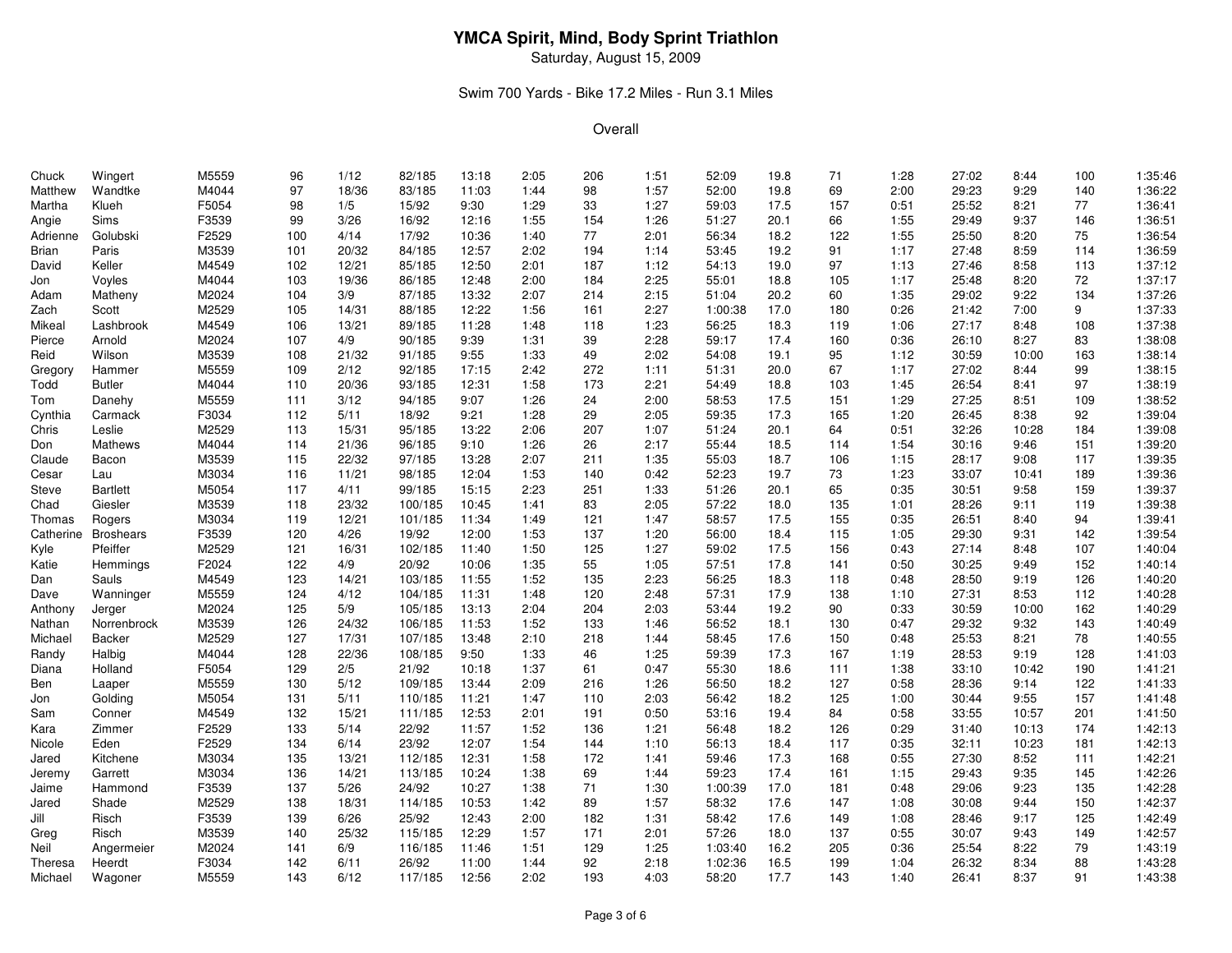Saturday, August 15, 2009

### Swim 700 Yards - Bike 17.2 Miles - Run 3.1 Miles

| Robert             | Wiederstein    | M4044 | 144 | 23/36 | 118/185 | 8:59  | 1:25 | 19  | 0:54 | 54:35   | 18.9 | 100 | 1:36 | 37:43 | 12:10 | 235 | 1:43:44 |
|--------------------|----------------|-------|-----|-------|---------|-------|------|-----|------|---------|------|-----|------|-------|-------|-----|---------|
| Chris              | Hitch          | M3034 | 145 | 15/21 | 119/185 | 7:32  | 1:11 | 3   | 1:56 | 56:51   | 18.2 | 128 | 1:20 | 36:10 | 11:40 | 225 | 1:43:47 |
| Scott              | Bonnell        | M4044 | 146 | 24/36 | 120/185 | 9:40  | 1:31 | 40  | 1:47 | 59:57   | 17.2 | 173 | 2:30 | 30:03 | 9:42  | 148 | 1:43:54 |
| Kelli              | Knust          | F1519 | 147 | 1/4   | 27/92   | 10:20 | 1:37 | 65  | 1:47 | 1:06:17 | 15.6 | 229 | 0:55 | 24:41 | 7:58  | 54  | 1:43:57 |
| Kyle               | Moore          | M2529 | 148 | 19/31 | 121/185 | 12:11 | 1:55 | 151 | 3:13 | 54:33   | 18.9 | 99  | 1:11 | 33:40 | 10:52 | 198 | 1:44:46 |
| Alan               | Reising        | M4044 | 149 | 25/36 | 122/185 | 12:55 | 2:02 | 192 | 2:06 | 55:29   | 18.6 | 110 | 2:16 | 32:11 | 10:23 | 180 | 1:44:56 |
| Amy                | Mischler       | F3034 | 150 | 7/11  | 28/92   | 12:07 | 1:54 | 143 | 1:27 | 1:00:36 | 17.0 | 179 | 1:31 | 29:20 | 9:28  | 139 | 1:44:59 |
| Ed                 | Coleman        | M3539 | 151 | 26/32 | 123/185 | 9:05  | 1:26 | 22  | 1:43 | 55:21   | 18.6 | 108 | 1:50 | 37:04 | 11:58 | 231 | 1:45:01 |
| Gary               | Gurtcheff      | M4044 | 152 | 26/36 | 124/185 | 13:22 | 2:06 | 208 | 1:37 | 56:42   | 18.2 | 124 | 1:30 | 31:55 | 10:18 | 176 | 1:45:04 |
| Bradley            | Jackson        | M3539 | 153 | 27/32 | 125/185 | 13:27 | 2:06 | 210 | 1:49 | 54:43   | 18.9 | 102 | 1:46 | 33:23 | 10:46 | 194 | 1:45:04 |
| Jessica            | Carder         | F2529 | 154 | 7/14  | 29/92   | 16:19 | 2:33 | 269 | 1:54 | 1:00:30 | 17.1 | 177 | 1:03 | 25:36 | 8:16  | 67  | 1:45:21 |
| Janet              | Delancey       | F4044 | 155 | 2/9   | 30/92   | 13:08 | 2:04 | 202 | 2:14 | 1:00:43 | 17.0 | 184 | 1:03 | 28:21 | 9:09  | 118 | 1:45:28 |
| Suzanne            | Stetter        | F4549 | 156 | 2/10  | 31/92   | 12:38 | 1:59 | 178 | 1:45 | 1:01:37 | 16.7 | 193 | 0:30 | 29:28 | 9:31  | 141 | 1:45:56 |
| Jenna              | Denstorff      | F2024 | 157 | 5/9   | 32/92   | 9:43  | 1:32 | 43  | 1:38 | 57:14   | 18.0 | 134 | 1:13 | 36:12 | 11:41 | 226 | 1:45:58 |
| Laura              | Grimes         | F3539 | 158 | 7/26  | 33/92   | 9:45  | 1:32 | 44  | 2:38 | 56:28   | 18.3 | 121 | 1:17 | 35:55 | 11:35 | 221 | 1:46:01 |
| Julie              | Richison       | F4549 | 159 | 3/10  | 34/92   | 11:24 | 1:47 | 113 | 1:39 | 1:00:05 | 17.2 | 174 | 1:44 | 31:17 | 10:06 | 167 | 1:46:06 |
| Caleb              | Tomlinson      | M2024 | 160 | 7/9   | 126/185 | 10:35 | 1:40 | 76  | 2:32 | 1:02:06 | 16.6 | 195 | 0:58 | 29:57 | 9:40  | 147 | 1:46:07 |
| David              | Nord           | M4044 | 161 | 27/36 | 127/185 | 13:56 | 2:11 | 222 | 2:17 | 58:55   | 17.5 | 152 | 0:35 | 30:27 | 9:50  | 153 | 1:46:08 |
| Andrea             | Titzer         | F3539 | 162 | 8/26  | 35/92   | 10:50 | 1:42 | 87  | 2:52 | 56:51   | 18.2 | 129 | 2:06 | 33:38 | 10:51 | 197 | 1:46:15 |
| Jenna              | Talbert        | F3539 | 163 | 9/26  | 36/92   | 12:25 | 1:57 | 165 | 1:26 | 59:48   | 17.3 | 170 | 1:27 | 31:22 | 10:08 | 169 | 1:46:26 |
| Allen              | Tappan         | M3034 | 164 | 16/21 | 128/185 | 12:17 | 1:56 | 157 | 1:53 | 1:04:09 | 16.1 | 211 | 1:10 | 27:08 | 8:46  | 105 | 1:46:36 |
| Allen              | Walker         | M4044 | 165 | 28/36 | 129/185 | 15:50 | 2:29 | 263 | 2:07 | 58:26   | 17.7 | 144 | 1:13 | 29:11 | 9:25  | 136 | 1:46:46 |
| Hallie             | Denstorff      | F2024 | 166 | 6/9   | 37/92   | 9:49  | 1:32 | 45  | 2:10 | 58:42   | 17.6 | 148 | 0:39 | 35:33 | 11:28 | 214 | 1:46:51 |
| Shanna             | Morris         | F5054 | 167 | 3/5   | 38/92   | 11:41 | 1:50 | 127 | 1:22 | 56:40   | 18.2 | 123 | 1:54 | 35:18 | 11:24 | 211 | 1:46:53 |
| Jake               | <b>Bessler</b> | M2529 | 168 | 20/31 | 130/185 | 12:26 | 1:57 | 167 | 1:38 | 1:05:18 | 15.8 | 222 | 0:33 | 27:04 | 8:44  | 103 | 1:46:56 |
| Alan               | Meier          | M4549 | 169 | 16/21 | 131/185 | 13:12 | 2:04 | 203 | 2:08 | 52:51   | 19.5 | 77  | 3:25 | 35:22 | 11:25 | 212 | 1:46:57 |
| Jennifer           | Land           | F3539 | 170 | 10/26 | 39/92   | 9:04  | 1:25 | 21  | 2:12 | 59:27   | 17.4 | 164 | 1:30 | 35:06 | 11:20 | 209 | 1:47:17 |
| Jack               | Arney          | M6064 | 171 | 3/7   | 132/185 | 13:05 | 2:03 | 198 | 2:39 | 59:56   | 17.2 | 172 | 1:58 | 29:41 | 9:35  | 144 | 1:47:18 |
| Carrie             | <b>Bates</b>   | F3539 | 172 | 11/26 | 40/92   | 12:35 | 1:58 | 176 | 1:11 | 59:11   | 17.4 | 158 | 1:04 | 33:19 | 10:45 | 193 | 1:47:19 |
| Christophe Gander  |                | M2529 | 173 | 21/31 | 133/185 | 13:49 | 2:10 | 219 | 1:25 | 1:05:57 | 15.6 | 227 | 0:35 | 25:51 | 8:21  | 76  | 1:47:36 |
| Nick               | Schenk         | M2529 | 174 | 22/31 | 134/185 | 12:09 | 1:54 | 145 | 2:51 | 1:04:31 | 16.0 | 215 | 1:06 | 27:03 | 8:44  | 102 | 1:47:38 |
| Waylon             | Schenk         | M2529 | 175 | 23/31 | 135/185 | 12:09 | 1:54 | 146 | 2:48 | 1:04:47 | 15.9 | 218 | 0:56 | 27:05 | 8:45  | 104 | 1:47:43 |
| Greg               | Schaefer       | M2024 | 176 | 8/9   | 136/185 | 10:35 | 1:40 | 75  | 0:56 | 1:01:35 | 16.8 | 192 | 0:18 | 34:25 | 11:06 | 205 | 1:47:46 |
| Terry              | Conger         | M5054 | 177 | 6/11  | 137/185 | 13:08 | 2:03 | 201 | 2:00 | 58:16   | 17.7 | 142 | 2:41 | 32:05 | 10:21 | 178 | 1:48:08 |
| David              | Greene         | M3539 | 178 | 28/32 | 138/185 | 14:34 | 2:17 | 238 | 3:09 | 53:03   | 19.5 | 82  | 2:14 | 35:46 | 11:33 | 218 | 1:48:44 |
| Allen              | Eicher         | M5559 | 179 | 7/12  | 139/185 | 11:22 | 1:47 | 111 | 3:04 | 59:25   | 17.4 | 162 | 1:10 | 34:15 | 11:03 | 204 | 1:49:15 |
| John               | Copeland       | M3034 | 180 | 17/21 | 140/185 | 14:03 | 2:12 | 225 | 1:47 | 1:03:24 | 16.3 | 203 | 0:49 | 29:16 | 9:27  | 138 | 1:49:16 |
| Anthony            | Hughes         | M3539 | 181 | 29/32 | 141/185 | 14:16 | 2:14 | 233 | 1:40 | 1:01:06 | 16.9 | 187 | 1:30 | 31:00 | 10:00 | 164 | 1:49:31 |
| Nick               | Antey          | M3539 | 182 | 30/32 | 142/185 | 12:02 | 1:53 | 138 | 2:17 | 59:55   | 17.2 | 171 | 1:42 | 33:42 | 10:53 | 200 | 1:49:35 |
| Anne               | Leslie         | F2529 | 183 | 8/14  | 41/92   | 11:18 | 1:46 | 108 | 1:16 | 1:02:37 | 16.5 | 200 | 1:01 | 33:28 | 10:48 | 195 | 1:49:37 |
| Ken                | Collis         | M4549 | 184 | 17/21 | 143/185 | 16:10 | 2:32 | 267 | 1:57 | 59:36   | 17.3 | 166 | 0:56 | 31:17 | 10:06 | 168 | 1:49:54 |
| Anthony to Goodwin |                | M4044 | 185 | 29/36 | 144/185 | 12:17 | 1:56 | 156 | 1:29 | 58:56   | 17.5 | 154 | 1:45 | 35:41 | 11:31 | 216 | 1:50:07 |
| Jenny              | Skelton        | F3539 | 186 | 12/26 | 42/92   | 11:02 | 1:44 | 95  | 2:06 | 1:07:03 | 15.4 | 234 | 1:35 | 28:54 | 9:20  | 129 | 1:50:38 |
| Rick               | Culiver        | M4549 | 187 | 18/21 | 145/185 | 12:58 | 2:02 | 197 | 1:35 | 55:32   | 18.6 | 112 | 1:30 | 39:20 | 12:42 | 248 | 1:50:53 |
| Traci              | Shepherd       | F3539 | 188 | 13/26 | 43/92   | 13:51 | 2:10 | 220 | 2:00 | 1:00:25 | 17.1 | 176 | 1:42 | 33:00 | 10:39 | 188 | 1:50:56 |
| Kelly              | Buchanan       | F2529 | 189 | 9/14  | 44/92   | 12:26 | 1:57 | 166 | 1:29 | 1:00:53 | 17.0 | 185 | 1:34 | 34:38 | 11:11 | 207 | 1:50:58 |
| John               | Stewart        | M2529 | 190 | 24/31 | 146/185 | 14:10 | 2:13 | 230 | 1:56 | 1:00:08 | 17.2 | 175 | 1:09 | 33:42 | 10:52 | 199 | 1:51:02 |
| Cyndi              | Hoon-Donley    | F4549 | 191 | 4/10  | 45/92   | 11:17 | 1:46 | 107 | 3:26 | 1:05:07 | 15.8 | 220 | 0:18 | 30:55 | 9:59  | 161 | 1:51:02 |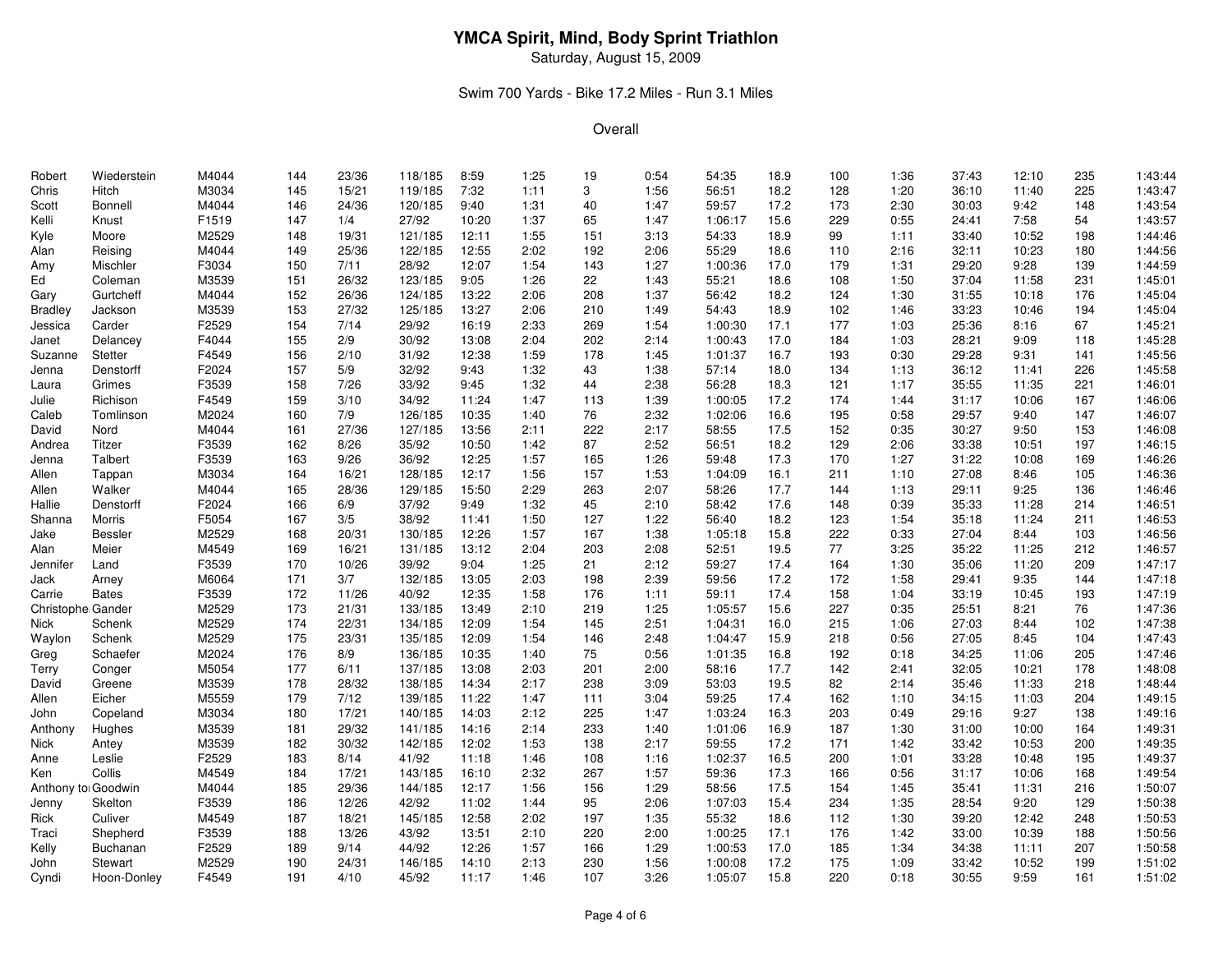Saturday, August 15, 2009

### Swim 700 Yards - Bike 17.2 Miles - Run 3.1 Miles

| George           | Delancey      | M4044          | 192 | 30/36 | 147/185 | 14:31 | 2:16 | 236 | 2:59 | 58:55   | 17.5 | 153 | 1:52 | 32:48 | 10:35         | 186 | 1:51:04            |
|------------------|---------------|----------------|-----|-------|---------|-------|------|-----|------|---------|------|-----|------|-------|---------------|-----|--------------------|
| Fred             | Heseman       | M5559          | 193 | 8/12  | 148/185 | 14:49 | 2:19 | 243 | 1:47 | 1:06:33 | 15.5 | 231 | 1:01 | 27:14 | 8:47          | 106 | 1:51:21            |
| Andrea           | Lodato        | F3034          | 194 | 8/11  | 46/92   | 10:44 | 1:41 | 82  | 2:16 | 1:05:56 | 15.7 | 225 | 1:05 | 31:23 | 10:08         | 171 | 1:51:22            |
| Max              | Emery         | M2529          | 195 | 25/31 | 149/185 | 12:12 | 1:55 | 152 | 3:38 | 1:08:47 | 15.0 | 244 | 1:37 | 25:11 | 8:08          | 61  | 1:51:24            |
| Laura            | Noble         | F3539          | 196 | 14/26 | 47/92   | 12:21 | 1:56 | 160 | 2:00 | 1:05:53 | 15.7 | 224 | 0:42 | 30:32 | 9:51          | 154 | 1:51:26            |
| Andy             | Paul          | M6064          | 197 | 4/7   | 150/185 | 13:14 | 2:04 | 205 | 4:52 | 1:00:41 | 17.0 | 183 | 1:41 | 31:13 | 10:04         | 166 | 1:51:38            |
| Dave             | Harper        | M3034          | 198 | 18/21 | 151/185 | 12:53 | 2:01 | 190 | 3:40 | 1:04:24 | 16.0 | 212 | 2:07 | 28:55 | 9:20          | 130 | 1:51:56            |
| Jeff             | Mulzer        | M4549          | 199 | 19/21 | 152/185 | 12:39 | 1:59 | 181 | 3:41 | 1:04:05 | 16.1 | 209 | 1:02 | 31:07 | 10:03         | 165 | 1:52:32            |
| David            | <b>Burton</b> | M5054          | 200 | 7/11  | 153/185 | 15:38 | 2:27 | 257 | 2:11 | 1:01:31 | 16.8 | 189 | 1:56 | 31:39 | 10:13         | 173 | 1:52:53            |
| Thomas           | McDonald      | M5559          | 201 | 9/12  | 154/185 | 12:38 | 1:59 | 179 | 3:37 | 1:05:13 | 15.8 | 221 | 0:43 | 30:48 | 9:57          | 158 | 1:52:58            |
| Larry            | McCoy         | M4044          | 202 | 31/36 | 155/185 | 14:35 | 2:17 | 239 | 1:44 | 59:47   | 17.3 | 169 | 0:44 | 36:20 | 11:44         | 227 | 1:53:09            |
| Mistene          | Halter        | F3539          | 203 | 15/26 | 48/92   | 13:07 | 2:03 | 199 | 2:42 | 1:00:55 | 16.9 | 186 | 1:03 | 35:58 | 11:37         | 222 | 1:53:44            |
| Barrett          | Fisher        | M2529          | 204 | 26/31 | 156/185 | 13:57 | 2:11 | 223 | 1:57 | 1:02:30 | 16.5 | 198 | 2:04 | 33:34 | 10:50         | 196 | 1:54:00            |
| Tricia           | Baird         | F3539          | 205 | 16/26 | 49/92   | 14:12 | 2:14 | 231 | 1:52 | 1:04:29 | 16.0 | 214 | 1:39 | 31:54 | 10:18         | 175 | 1:54:04            |
| Sherry           | Arnold        | F5559          | 206 | 1/2   | 50/92   | 11:44 | 1:50 | 128 | 1:09 | 1:02:30 | 16.5 | 197 | 0:38 | 38:08 | 12:18         | 240 | 1:54:06            |
| Tom              | Arnold        | M5559          | 207 | 10/12 | 157/185 | 15:31 | 2:26 | 255 | 2:08 | 1:03:44 | 16.2 | 206 | 0:43 | 32:34 | 10:31         | 185 | 1:54:38            |
| Robert           | Olsen         | M5054          | 208 | 8/11  | 158/185 | 11:50 | 1:51 | 131 | 3:26 | 56:55   | 18.1 | 131 | 2:16 | 40:24 | 13:02         | 254 | 1:54:49            |
| Cindy            | Taylor        | F4549          | 209 | 5/10  | 51/92   | 11:07 | 1:45 | 100 | 3:43 | 1:07:04 | 15.4 | 235 | 1:10 | 32:04 | 10:21         | 177 | 1:55:05            |
| Bryan            | Brown         | M3539          | 210 | 31/32 | 159/185 | 14:52 | 2:20 | 245 | 2:40 | 59:26   | 17.4 | 163 | 0:58 | 37:23 | 12:04         | 232 | 1:55:16            |
| Holly            | Hobgood       | F3539          | 211 | 17/26 | 52/92   | 11:34 | 1:49 | 123 | 1:44 | 1:03:50 | 16.2 | 207 | 2:36 | 36:03 | 11:38         | 223 | 1:55:46            |
| Drew             | Kinman        | M2529          | 212 | 27/31 | 160/185 | 14:08 | 2:13 | 229 | 3:21 | 1:03:02 | 16.4 | 202 | 1:02 | 35:11 | 11:21         | 210 | 1:56:41            |
| Sheila           | Wallace       | F3539          | 213 | 18/26 | 53/92   | 12:32 | 1:58 | 174 | 2:07 | 1:01:20 | 16.8 | 188 | 1:36 | 39:20 | 12:42         | 247 | 1:56:52            |
| Jeffrey          | Purdue        | M4044          | 214 | 32/36 | 161/185 | 12:49 | 2:00 | 185 | 2:23 | 1:00:36 | 17.0 | 178 | 2:10 | 39:00 | 12:35         | 244 | 1:56:55            |
| David            | Finney        | M2529          | 215 | 28/31 | 162/185 | 14:05 | 2:12 | 228 | 5:45 | 58:32   | 17.6 | 146 | 5:01 | 34:10 | 11:02         | 203 | 1:57:32            |
| Tracy            | Beer          | F2529          | 216 | 10/14 | 54/92   | 11:26 | 1:48 | 115 | 3:38 | 1:05:22 | 15.8 | 223 | 3:36 | 34:25 | 11:06         | 206 | 1:58:25            |
| Shanta           | Clark         | F2529          | 217 | 11/14 | 55/92   | 10:50 | 1:42 | 86  | 2:00 | 1:10:38 | 14.6 | 252 | 0:55 | 34:06 | 11:00         | 202 | 1:58:27            |
| Kim              | Kasenow       | F5054          | 218 | 4/5   | 56/92   | 13:07 | 2:03 | 200 | 2:01 | 1:09:50 | 14.8 | 249 | 1:27 | 32:08 | 10:22         | 179 | 1:58:31            |
| Tyler            | Norrenbrock   | M2024          | 219 | 9/9   | 163/185 | 14:36 | 2:17 | 241 | 2:58 | 1:07:07 | 15.4 | 236 | 0:58 | 33:16 | 10:44         | 192 | 1:58:53            |
| Christophe Nolan |               | M3034          | 220 | 19/21 | 164/185 | 16:28 | 2:35 | 270 | 2:37 | 1:01:40 | 16.7 | 194 | 2:42 | 35:29 | 11:27         | 213 | 1:58:54            |
| Beth             | Renschler     | F4044          | 221 | 3/9   | 57/92   | 14:15 | 2:14 | 232 | 2:02 | 1:04:27 | 16.0 | 213 | 1:22 | 36:53 | 11:54         | 229 | 1:58:56            |
|                  | Demerly       | F4044          | 222 | 4/9   | 58/92   | 13:28 | 2:07 | 212 | 0:57 | 1:04:42 | 16.0 | 217 | 1:53 | 37:59 | 12:15         | 237 | 1:58:57            |
| Anna<br>Edd      |               | M3034          | 223 | 20/21 | 165/185 | 14:05 | 2:12 | 227 | 1:52 | 59:14   | 17.4 | 159 | 1:30 | 42:32 | 13:43         | 265 | 1:59:11            |
|                  | Haynes        |                | 224 |       |         |       |      |     |      |         |      |     |      |       | 9:52          |     | 1:59:14            |
| Doug             | Gott          | M4549          |     | 20/21 | 166/185 | 12:02 | 1:53 | 139 | 3:24 | 1:11:59 | 14.3 | 254 | 1:17 | 30:34 |               | 155 | 1:59:31            |
| Amanda           | Linn          | F3539<br>F3539 | 225 | 19/26 | 59/92   | 12:11 | 1:55 | 150 | 1:34 | 1:16:40 | 13.5 | 264 | 0:37 | 28:32 | 9:13<br>11:38 | 121 | 1:59:42            |
| Kerrie           | Harth         |                | 226 | 20/26 | 60/92   | 11:17 | 1:46 | 106 | 2:15 | 1:08:32 | 15.1 | 242 | 1:36 | 36:04 |               | 224 |                    |
| Jessica          | Russell       | F2529<br>F3539 | 227 | 12/14 | 61/92   | 12:29 | 1:57 | 170 | 2:47 | 1:02:18 | 16.6 | 196 | 1:23 | 40:52 | 13:11         | 257 | 1:59:47<br>1:59:53 |
| Jennifer         | Freeman       |                | 228 | 21/26 | 62/92   | 15:33 | 2:26 | 256 | 2:46 | 1:04:07 | 16.1 | 210 | 2:37 | 34:52 | 11:15         | 208 |                    |
| Cindy            | Dale          | F3034          | 229 | 9/11  | 63/92   | 15:07 | 2:22 | 247 | 3:31 | 1:05:56 | 15.7 | 226 | 2:12 | 33:16 | 10:44         | 191 | 2:00:00            |
| Pam              | Gardner       | F4549          | 230 | 6/10  | 64/92   | 12:20 | 1:56 | 159 | 2:58 | 1:06:34 | 15.5 | 232 | 1:19 | 37:03 | 11:57         | 230 | 2:00:13            |
| Linda            | Clemmer       | F5559          | 231 | 2/2   | 65/92   | 15:47 | 2:28 | 262 | 1:57 | 1:02:52 | 16.4 | 201 | 1:35 | 38:04 | 12:17         | 239 | 2:00:13            |
| Michelle         | Thomas        | F4044          | 232 | $5/9$ | 66/92   | 15:46 | 2:28 | 261 | 1:15 | 1:06:23 | 15.5 | 230 | 1:33 | 35:46 | 11:33         | 219 | 2:00:41            |
| Jennifer         | Brown         | F4044          | 233 | 6/9   | 67/92   | 9:02  | 1:25 | 20  | 1:04 | 1:09:18 | 14.9 | 245 | 2:10 | 39:36 | 12:47         | 249 | 2:01:09            |
| Danny            | Trusty        | M6064          | 234 | 5/7   | 167/185 | 13:59 | 2:12 | 224 | 2:26 | 1:08:01 | 15.2 | 241 | 1:16 | 35:35 | 11:29         | 215 | 2:01:15            |
| Randy            | Moll          | M5054          | 235 | 9/11  | 168/185 | 13:54 | 2:11 | 221 | 4:37 | 1:03:25 | 16.3 | 204 | 1:20 | 38:11 | 12:19         | 241 | 2:01:24            |
| Amy              | Lutzel        | F3539          | 236 | 22/26 | 68/92   | 15:09 | 2:22 | 249 | 1:49 | 1:04:35 | 16.0 | 216 | 2:13 | 38:00 | 12:16         | 238 | 2:01:45            |
| Robert           | Pemberton     | M4044          | 237 | 33/36 | 169/185 | 15:23 | 2:25 | 253 | 2:05 | 1:00:40 | 17.0 | 182 | 0:36 | 43:06 | 13:55         | 266 | 2:01:47            |
| Stan             | Gilham        | M4044          | 238 | 34/36 | 170/185 | 15:53 | 2:29 | 264 | 2:19 | 1:14:18 | 13.9 | 260 | 1:20 | 28:30 | 9:12          | 120 | 2:02:18            |
| Michael          | Titzer        | M6064          | 239 | 6/7   | 171/185 | 18:43 | 2:56 | 278 | 2:36 | 1:08:00 | 15.2 | 239 | 1:55 | 31:38 | 10:13         | 172 | 2:02:50            |